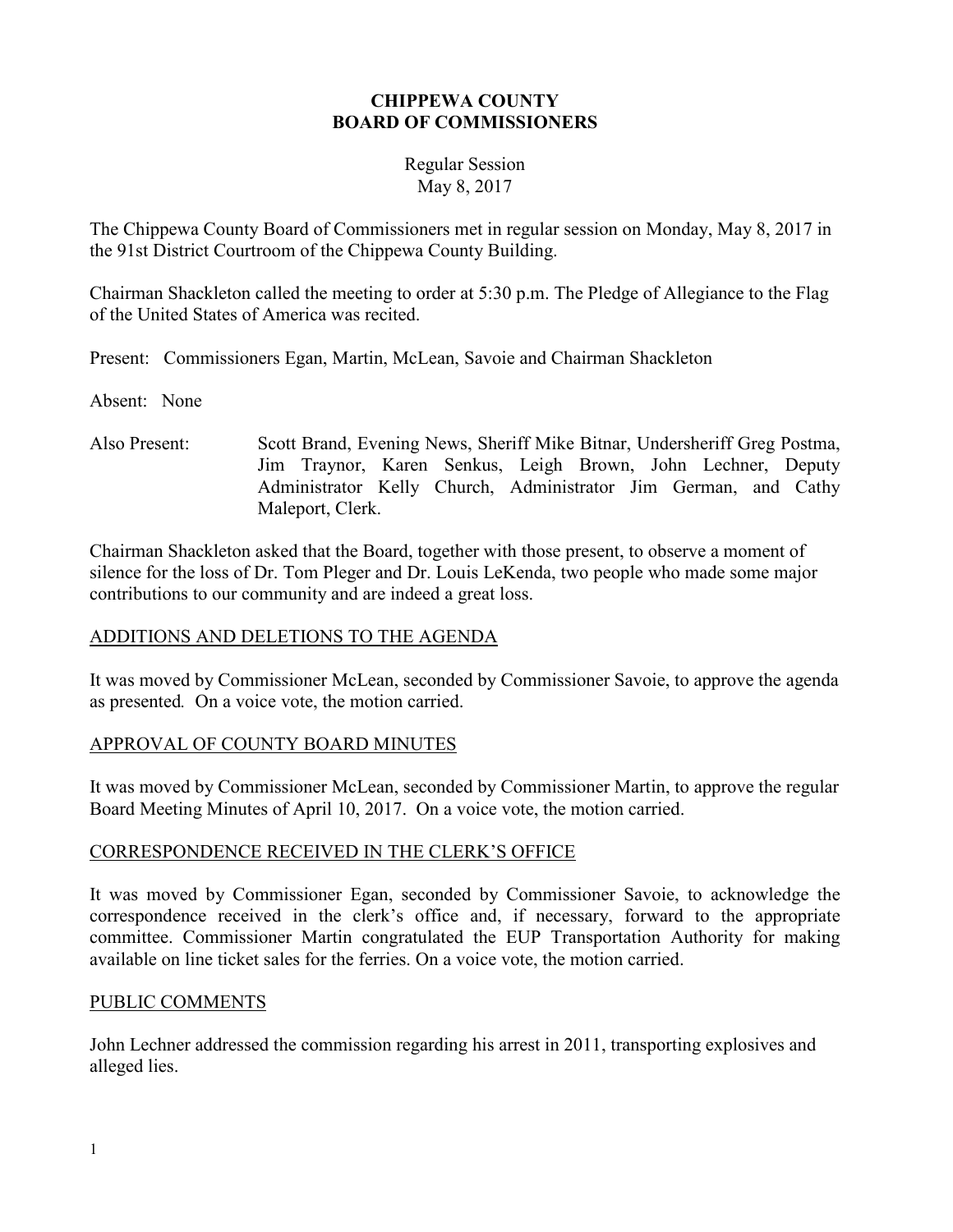ADMINISTRATOR'S REPORT**–** Jim German, given for informational purposes only – *no action items*.

### NEW BUSINESS

### *A)* **Resolution 17-11 Special Recognition for Nancy Ojala Brewster**

It was moved by Commissioner McLean, seconded by Commissioner Egan, to adopt Resolution 17- 11 as follows:

#### **SPECIAL RECOGNITION RESOLUTION 2017-11**

### *Nancy Ojala-Brewster*

- **WHEREAS***, Nancy Ojala-Brewster* was hired at the Chippewa County Health Department on November 17, 1987 as a data entry clerk in the Finance division and will be retiring May 31, 2017; and
- **WHEREAS,** *Nancy Ojala-Brewster* dutifully served the residents of Chippewa County for over twenty-nine years; and
- **WHEREAS,** *Nancy Ojala-Brewster* served the community through her hard work and her continual work with the Health Department programs; and
- **WHEREAS,** *Nancy Ojala-Brewster* has selflessly served the citizens of Chippewa County, helping to ensure the health of its citizens during her tenure with the Chippewa County Health.

## **NOW, THEREFORE, BE IT RESOLVED**, as follows:

- 1. That the Chippewa County Board of Commissioners respectfully dedicates this document to honor and thank *Nancy Ojala-Brewster* for her many years of public service and particularly for her work in the Finance division at the Chippewa County Health Department.
- 2. That the Chippewa County Board of Commissioners extends their best wishes to *Nancy Ojala-Brewster* for many years of good health and enjoyment in her retirement.

#### A VOTE WAS TAKEN AS FOLLOWS:

AYES: Commissioners Egan, Martin, McLean, Savoie and Chairman Shackleton

NAYS: None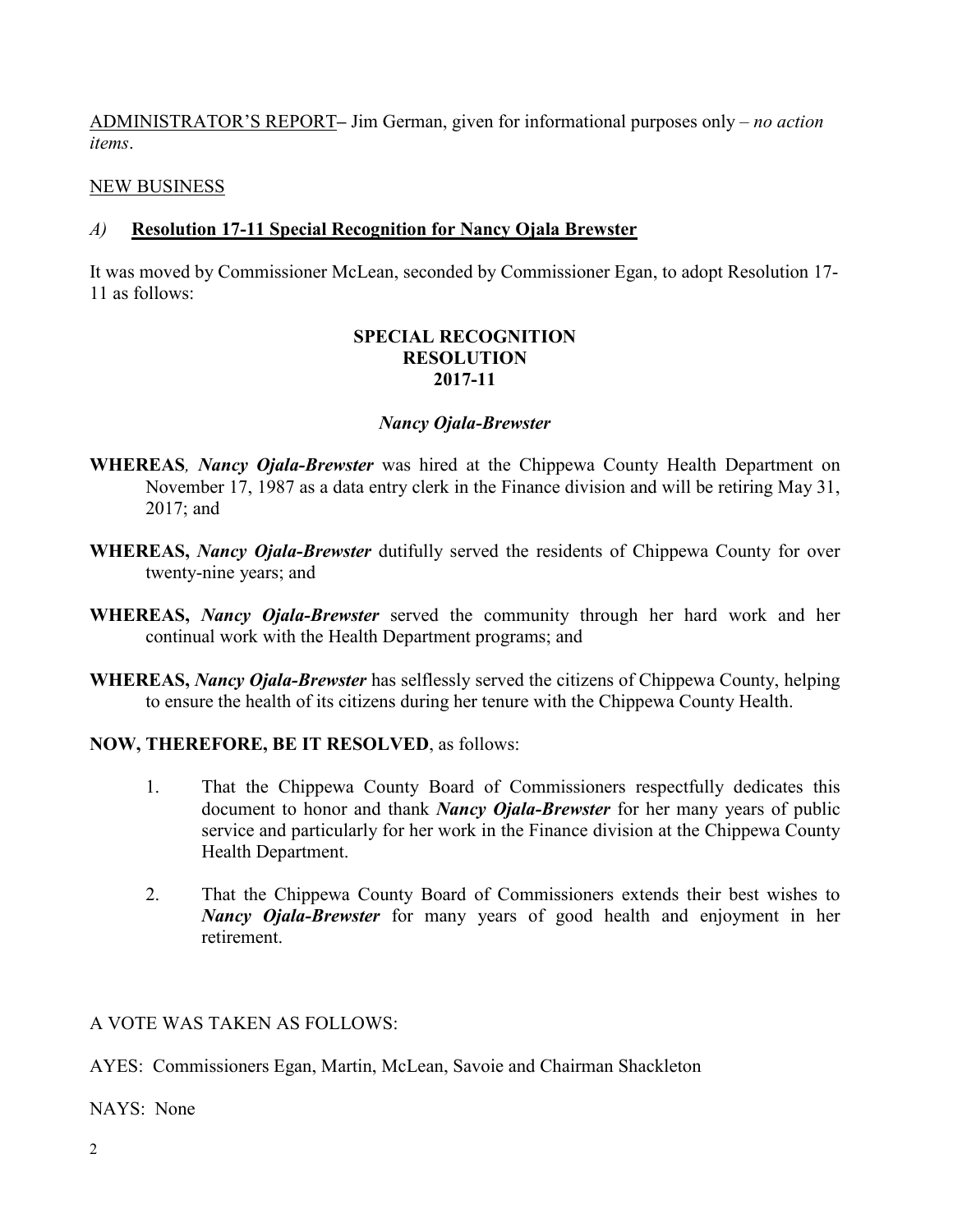### **THE RESOLUTION WAS DECLARED ADOPTED.**

### *B)* **Resolution 17-12 Special Recognition for Renee Tschirhart**

It was moved by Commissioner Savoie, seconded by Commissioner Martin, to adopt Resolution 17- 12 as follows:

#### **SPECIAL RECOGNITION RESOLUTION 17-12**

#### *Renee Tschirhart*

- **WHEREAS***, Renee Tschirhart* was hired at the Chippewa County Health Department on February 11, 1986 as a nurse case manager in the Home Health & Hospice division and will be retiring as Personal & Family Health Supervisor in the Personal & Family Health division May 31, 2017; and
- **WHEREAS,** *Renee Tschirthart* dutifully served the residents of Chippewa County for over thirtyone years; and
- **WHEREAS,** *Renee Tschirhart* served the community through her hard work and her continual work with the Health Department programs ensured the Community received access to much needed healthcare; and
- **WHEREAS,** *Renee Tschirhart* has selflessly served the citizens of Chippewa County, helping to ensure the health of its citizens during her tenure with the Chippewa County Health.

## **NOW, THEREFORE, BE IT RESOLVED**, as follows:

- 1. That the Chippewa County Board of Commissioners respectfully dedicates this document to honor and thank *Renee Tschirhart* for her many years of public service and particularly for her work in Personal & Family Health at the Chippewa County Health Department.
- 2. That the Chippewa County Board of Commissioners extends their best wishes to *Renee Tschirthart* for many years of good health and enjoyment in her retirement.

## A VOTE WAS TAKEN AS FOLLOWS:

AYES: Commissioners Egan, Martin, McLean, Savoie and Chairman Shackleton

NAYS: None

## *C)* **Resolution 17-13 Special Recognition for Nancy Miller**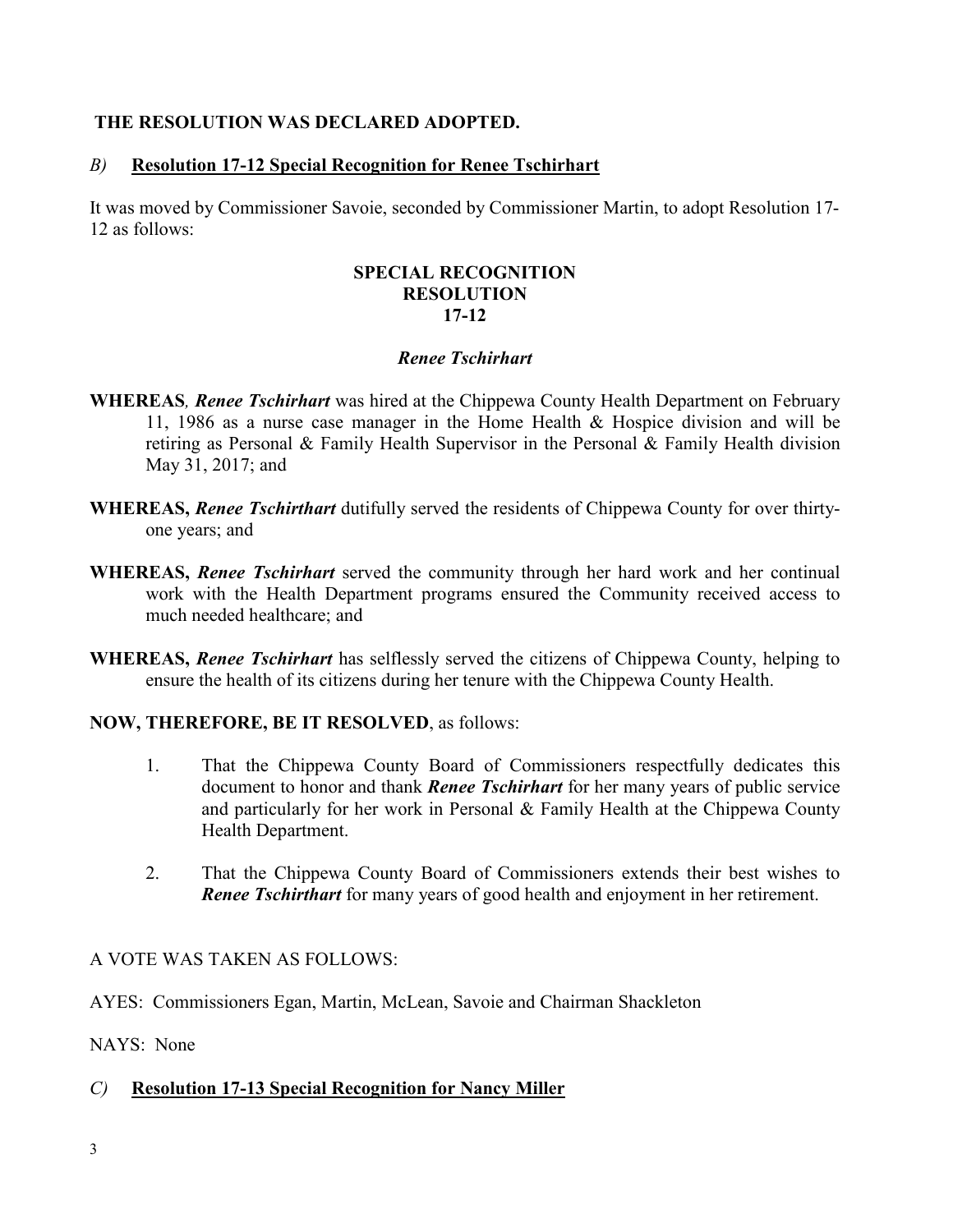It was moved by Commissioner Martin, seconded by Commissioner Egan, to adopt Resolution 17- 13 as follows:

# **SPECIAL RECOGNITION RESOLUTION 17-13**

## *Nancy Miller*

- **WHEREAS***, Nancy Miller* was hired at the Chippewa County Health Department on October 2, 1995 as a nurse case manager in the Home Health & Hospice division and will be retiring as a nurse case manager with a specialty in wound care June 5, 2017; and
- **WHEREAS,** *Nancy Miller* dutifully served the residents of Chippewa County for over twenty-one years; and
- **WHEREAS,** *Nancy Miller* served the community through her hard work and her continual work with the Health Department programs ensured the Community received access to much needed healthcare; and
- **WHEREAS,** *Nancy Miller* has selflessly served the citizens of Chippewa County, helping to ensure the health of its citizens during her tenure with the Chippewa County Health.

## **NOW, THEREFORE, BE IT RESOLVED**, as follows:

- 1. That the Chippewa County Board of Commissioners respectfully dedicates this document to honor and thank *Nancy Miller* for her many years of public service and particularly for her work in Home Health & Hospice at the Chippewa County Health Department.
- *2.* That the Chippewa County Board of Commissioners extends their best wishes to *Nancy Miller* for many years of good health and enjoyment in her retirement.

## A VOTE WAS TAKEN AS FOLLOWS

AYES: Commissioners Egan, Martin, McLean, Savoie and Chairman Shackleton

NAYS: None

# *D)* **Resolution 17-14 MERS – Defining the Day for EDC**

It was moved by Commissioner Savoie, seconded by Commissioner McLean, to adopt Resolution 17-14 as follows:

See Attached Exhibit A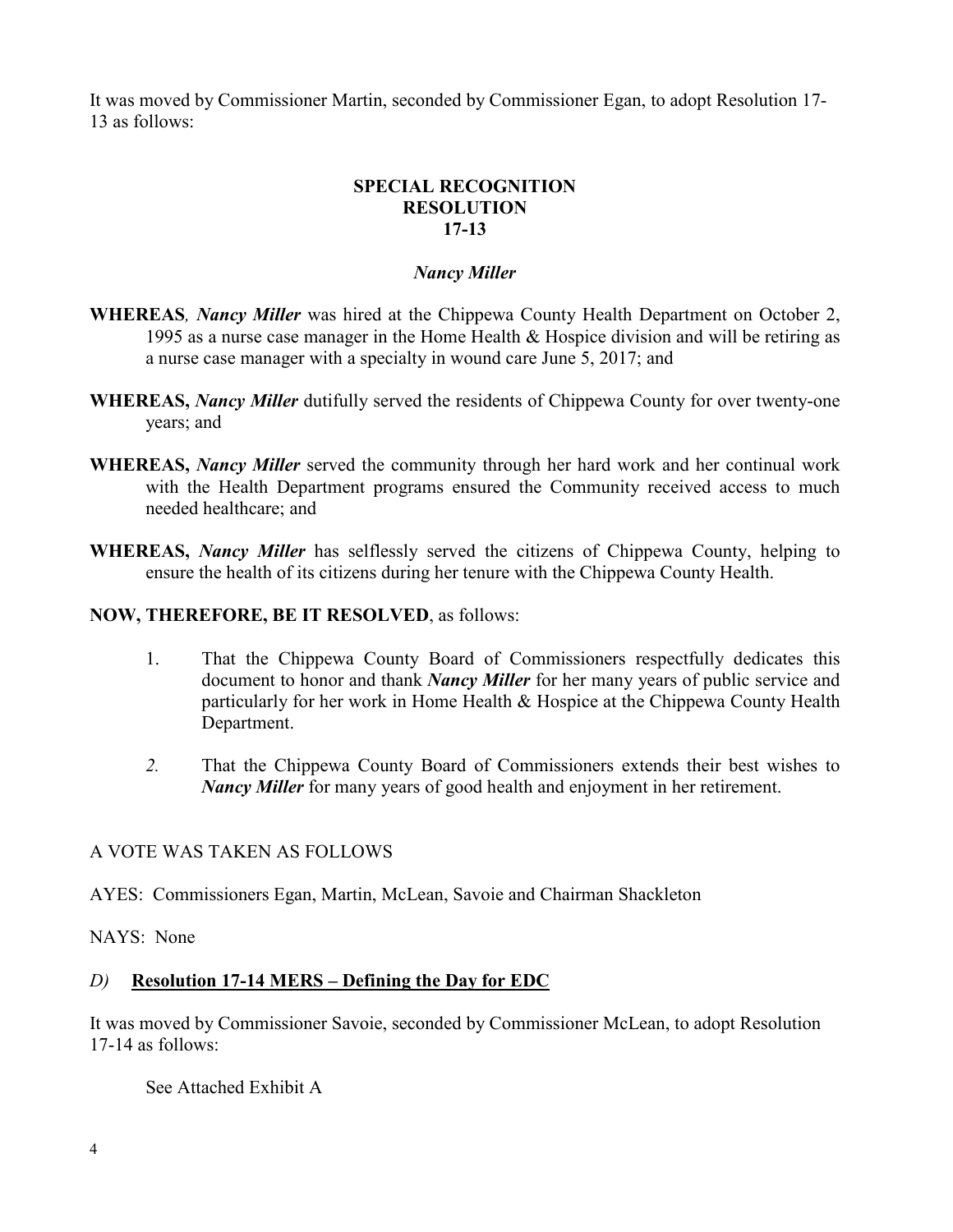### A VOTE WAS TAKEN AS FOLLOWS:

AYES: Commissioners Egan, Martin, McLean, Savoie and Chairman Shackleton

NAYS: None

STANDING COMMITTEES

# **FINANCE, CLAIMS AND ACCOUNTS**

Chairman – Commissioner Martin May 4, 2017

### **AGENDA ITEMS**

### **Administrator Travel – to attend UPACC Conference***)*

The Committee reviewed the travel request to attend UPACC *Upper Peninsula Association of County Commissioners* Conference on May 18<sup>th</sup> and 19<sup>th</sup>. After the motion to approve the travel took place, Commissioners discussed the need for his attendance due to the ongoing ramifications of the Michigan Works transfer via the State of Michigan to Upward Talent Council, and there is an Upward Talent Council meeting following the UPACC conference.

It was moved by Commissioner Martin, seconded by Commissioner Egan, to approve the travel request for Administrator German to attend the UPACC *Upper Peninsula Association of County Commissioners* Conference on May 18<sup>th</sup> and 19<sup>th</sup>, 2017. On a voice vote, the motion carried.

#### **Cooperative Agreement between EUPRDC and Chippewa County to compete work for EUP Transportation-Logistics Strategy Work**

The Committee was updated on the EUP Transportation-Logistics Strategy pass-through agreement between EUP Regional Planning & Development Commission and Chippewa County. An additional Cooperative Agreement is needed to complete necessary work elements to provide funding support, submit payments, and keep all financial documentation for grant reporting purposes.

It was moved by Commissioner Martin, seconded by Commissioner Savoie, to approve the Cooperative Agreement between the EUP Regional Planning & Development Commission and Chippewa County to complete the necessary work elements for the EUP Transportation Logistics Strategy project. On a voice vote, the motion carried.

### **Authorization to Proceed with Contract (\$10,000 or less) for Courthouse Roof Project and to waive quote requirements to keep local**

Administrator German addressed the Committee regarding the Courthouse Roof project, for reshingling and re-roofing. Mr. German contacted the two local engineering/architect groups to get quotes, and to determine the scope of services for the project; which include preparing the base roof plans, specifications, plans and detail for the contractors, bidding services and provide to construction administrative services throughout the project. To keep the job local only two quotes were received; the low quote from U.P. Engineers & Architects came in at \$8,000. A discussion followed.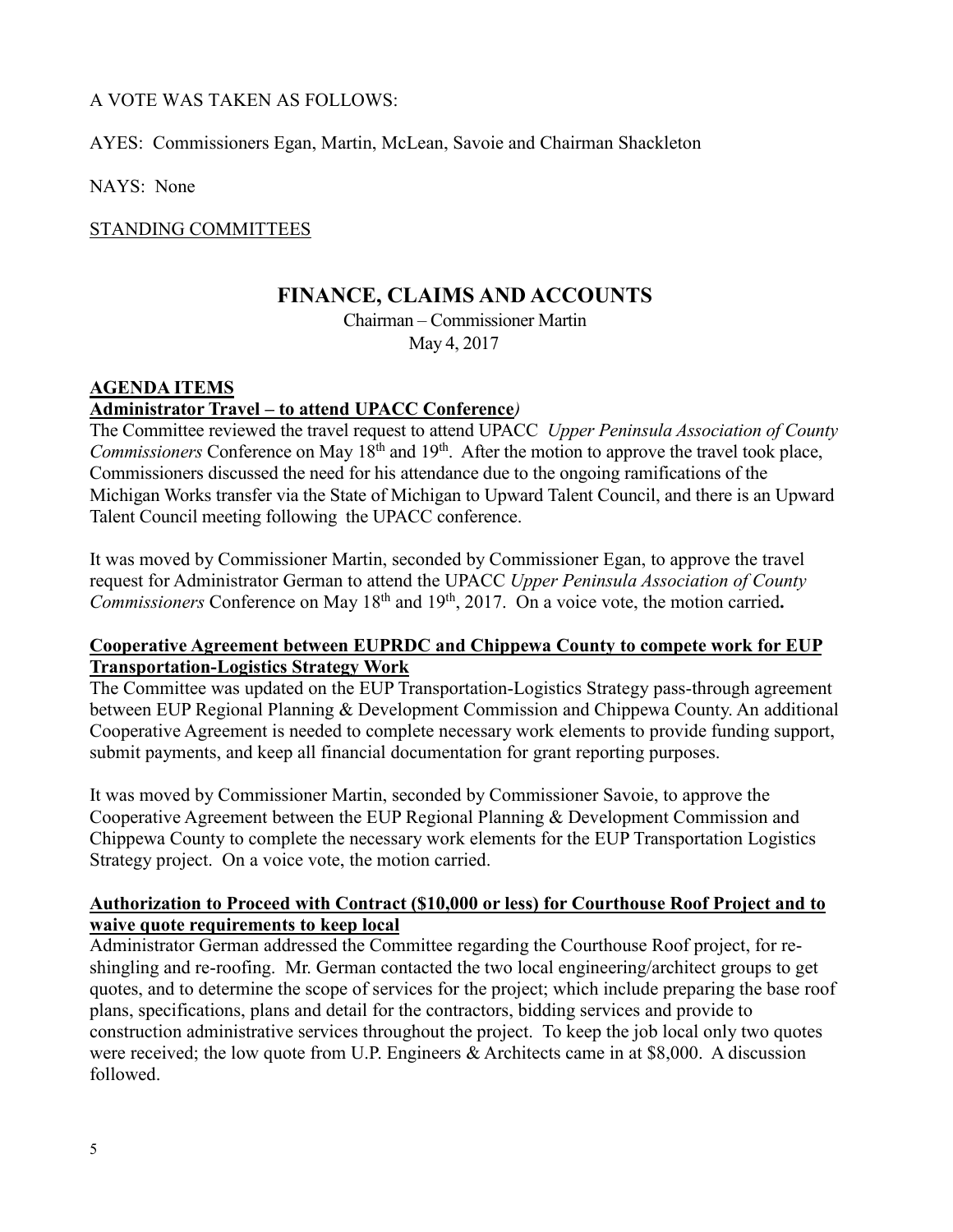It was moved by Commissioner Martin, seconded by Commissioner Egan, to waive the County's Policy, and to award U.P. Engineers and Architects, Inc. a contract in the amount of \$8,000 for the architectural and engineering services for the Courthouse roof replacement project and the authorize the Administrator to sign and proceed with the project. On a voice vote, the motion carried.

# **ROD – Agreement for Internet Access to Real Estate Records**

The Committee reviewed an Agreement for Internet Access for Real Estate Records between the County and Cloverland Electric Cooperative. This is a similar agreement previously used by the Register of Deeds Office, to provide secure on-line access to documents maintained through the Chippewa Land Records Search System.

It was moved by Commissioner Martin, seconded by Commissioner McLean, to approve the Agreement between Chippewa County Register of Deeds and Cloverland Electric Cooperative to provide secure internet access to Real Estate Records of Chippewa County. On a voice vote, the motion carried.

# **Drug Court – NorthCare Network Jail Diversion Agreement**

The Committee reviewed the NorthCare Network Jail Diversion Agreement, which facilitates collaboration and support between Law Enforcement, County Corrections, the Courts, Prosecutor's Office and Hiawatha Behavioral Health (HBH) of Chippewa County and to effectively utilize available mental health and community resources when deemed appropriate as an alternative to incarceration.

It was moved by Commissioner Martin, seconded by Commissioner McLean, to approve and authorize the NorthCare Network Jail Diversion Agreement, as presented to demonstrate community compliance with the Mental Health Code, Section 330.1207. On a voice vote, the motion carried.

#### **2017 Survey & Remonumentation Grant \$90,977; Program Representative contract \$14,902; Monumentation contract for 16 corners to Rogers Land Surveying \$25,600 and 38 corners to Northwood Land Surveying – a Sidock Company \$60,800 and Peer Review Surveyors Agreements not to exceed \$3,750 (Jeff Davis, Neil Hill, Erik Lewicki, Larry Rogers and Lawrence Weinreis)**

The Committee reviewed the documents and mapping provided for the 2017 Survey and Remonumentation Grant and had a brief discussion regarding the continuance of the project and the locations of this year's corners being completed on Drummond Island, Trout Lake, Hulbert and Kinross Townships.

It was moved by Commissioner Martin, seconded by Commissioner Savoie, to approve the agreements as presented, to approve and authorize signatures on the 2017 Survey and Remonumentation Grant for \$90,977; to approve William L. Karr, P.S. (Northwoods Land Surveying  $-$  A Sidock Company) to oversee administration of the contract in the amount of \$14,902; to approve two Monumentation contracts one for \$25,600 for 16 corners to Rogers Land Surveying and another for  $$60,800$  for 38 corners to Northwoods Land Surveying – A Sidock Company; to approve the Peer Review Agreements for Professional Surveyors not to exceed \$3,750; and not to exceed \$1,000 per surveyor between the following Surveyors: Jeff Davis, Great Lakes Surveying; Neil Hill, Mackinac Country Land Surveying; Erik Lewicki, Foresight LLC